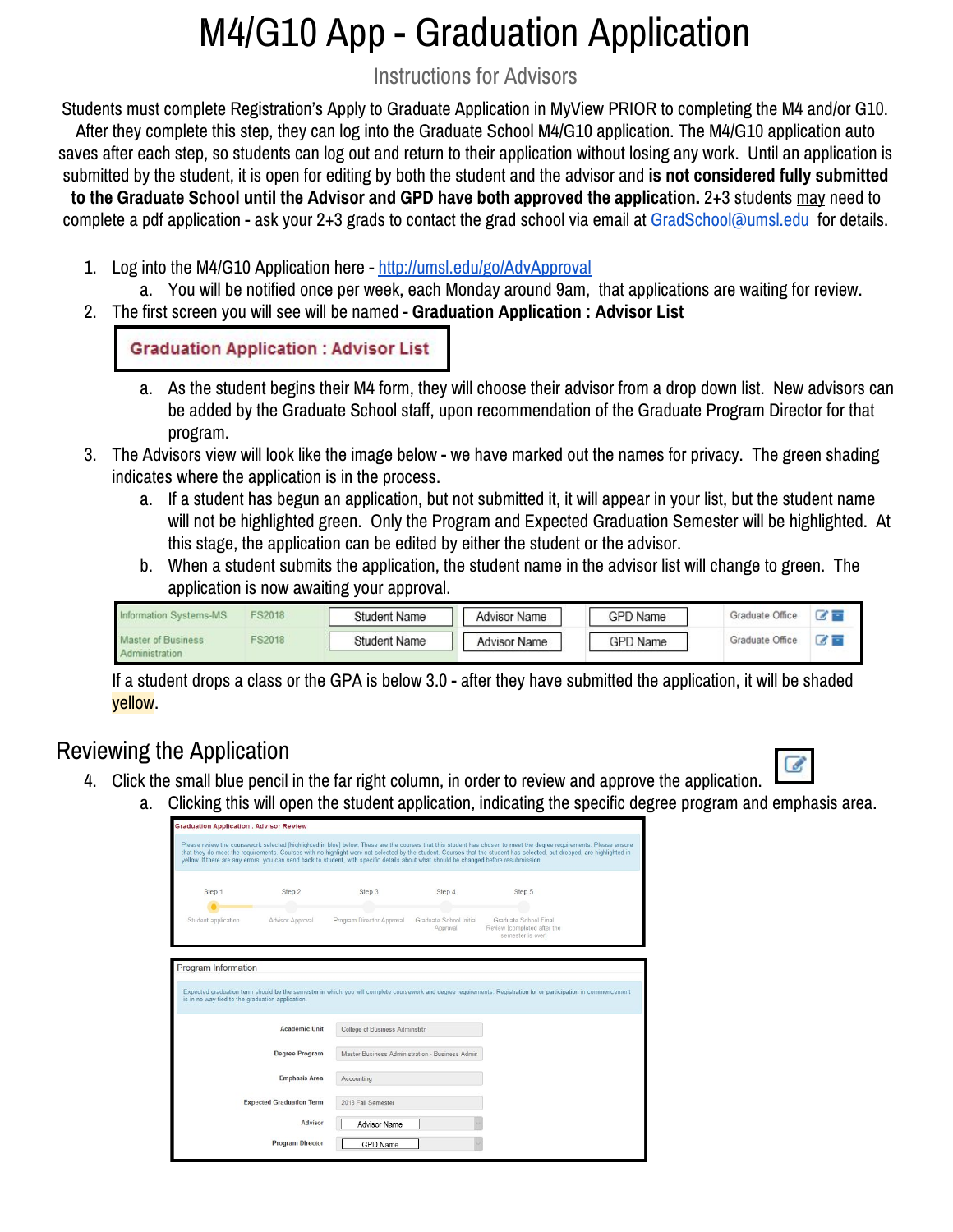#### Reviewing the Application - continued

- 5. Continue to scroll down to see the coursework that the student selected for the degree program.
	- a. If you are an MSW advisor who has students with Advanced Standing courses, you should be able to open this document and review those courses - this option available ONLY TO MSW students.

| <b>Advance Standing</b>  |                            |                        |
|--------------------------|----------------------------|------------------------|
| <b>Advanced Standing</b> | Choose File No file chosen | View Document <b>X</b> |

b. The coursework appears in a similar fashion to the previous pdf version of the M4/G10. The courses highlighted in blue are the ones selected to meet the degree requirements.

| Course List                                                |
|------------------------------------------------------------|
| <b>Mgmt Information Systems</b>                            |
| Term: SP2013 Course: INFSYS 5800 Grade: A Credit Hours: 3  |
| <b>LOM Proj Mgmt</b>                                       |
| Term: SP2014 Course: I OG OM 6347 Grade: A Credit Hours: 3 |

- c. At the bottom of the screen
	- i. Selected coursework hours are added up,
	- ii. Cumulative [all graduate coursework at UMSL] GPA is calculated,
	- iii. Program [selected courses] GPA is calculated, and
	- iv. Any in progress hours are listed separately these hours are not yet calculated in plan hours or GPA, as no grade has been awarded.



d. The last section indicates Exit Requirements - not all programs have an exit requirement. These boxes should be checked ONLY if the student submits a M2. If the student is completing an Exit Course - then that should be indicated in the approval notes box [ex: MBA 6900]. *If a box is checked and an M2 has not been submitted, the student may be removed from the graduation list.*

| <b>Exit Requirements</b>                                                                                                                                                                                                                                                                                                                                                                                                                                           |
|--------------------------------------------------------------------------------------------------------------------------------------------------------------------------------------------------------------------------------------------------------------------------------------------------------------------------------------------------------------------------------------------------------------------------------------------------------------------|
|                                                                                                                                                                                                                                                                                                                                                                                                                                                                    |
| Be sure to check with your advisor about the requirements for your degree – checking an Exit Requirement, indicates that an M2 should be on file, or will be, by the time of<br>your degree conferral. If an Exit Requirement is chosen and an approved [both Part A & B] M2 is not on file by the end of the semester you are applying to graduate, you<br>will be removed from the graduation list and will need to reapply for graduation in a future semester. |
| • All Counseling M.Ed. students should select Comprehensive Exam<br>• Programs requiring a thesis, should select Thesis<br>• Programs requiring a scholarly paper, should select Scholarly Paper                                                                                                                                                                                                                                                                   |
| If there is no Exit Requirement [most programs] - then select No Exit Requirement for this degree program.                                                                                                                                                                                                                                                                                                                                                         |
| Comprehensive Exam                                                                                                                                                                                                                                                                                                                                                                                                                                                 |
| Thesis                                                                                                                                                                                                                                                                                                                                                                                                                                                             |
| Scholarly Paper                                                                                                                                                                                                                                                                                                                                                                                                                                                    |
| Exit Course                                                                                                                                                                                                                                                                                                                                                                                                                                                        |
| Exit Project                                                                                                                                                                                                                                                                                                                                                                                                                                                       |
| . No Exit Requirement for this degree program                                                                                                                                                                                                                                                                                                                                                                                                                      |

After submission, Advisors & Graduate Program Directors cannot change any of the options that a student has chosen. If there is an error, the advisor must send the application back to the student. Indicate the changes the student needs to make in the comments box [more information on this process in Approval section below] - these comments are considered part of the academic record and are sent directly to the student. Courses are open for selecting/deselecting by the student and advisor, after the application has been returned to the student for changes.